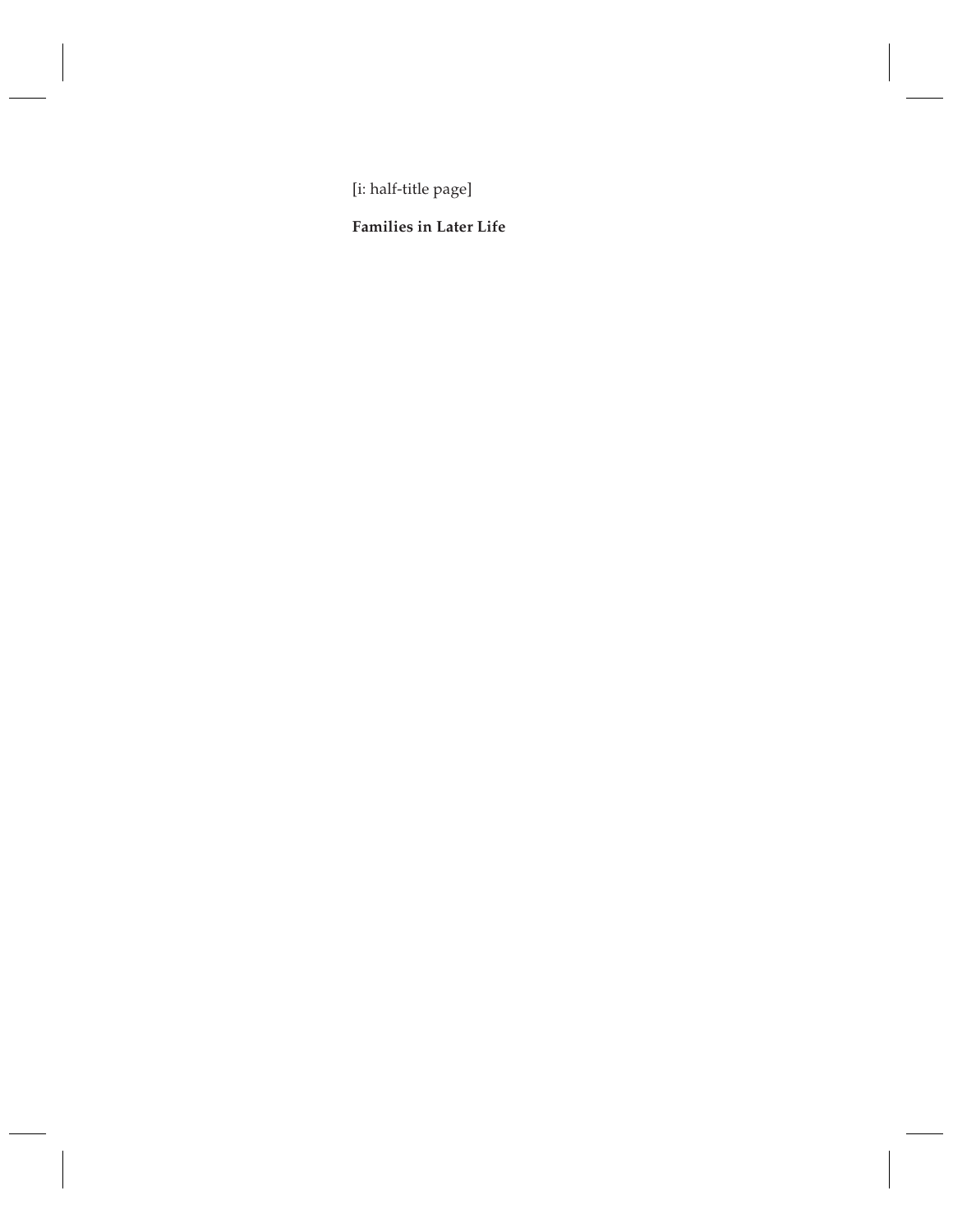#### **TITLES OF RELATED INTEREST FROM PINE FORGE PRESS**

*Critical Thinking for Social Workers: A Workbook,* rev. ed., by Leonard Gibbs and Eileen Gambrill

*Exploring Social Issues Using SPSS for Windows,* 2nd ed., by Joseph F. Healey, John Boli, Earl Babbie, and Fred Halley

*Dimensions of Human Behavior: The Changing Life Course,* by Elizabeth Hutchison

*Dimensions of Human Behavior: Person and Environment,* by Elizabeth Hutchison

*The Social Workout Book: Strength-Building Exercises for the Pre-Professional,* by Alice Lieberman

*Aging: Concepts and Controversies,* 3rd ed., by Harry R. Moody

*Aging: The Social Context,* by Leslie Morgan and Suzanne Kunkel

*Aging, Social Inequality, and Public Policy,* by Fred C. Pampel

*Worlds of Difference: Inequality in the Aging Experience,* 3rd ed., by Eleanor Palo Stoller and Rose Campbell Gibson

*Community Resources for Older Adults: Programs and Services in an Era of Change,* by Robbyn R. Wacker, Karen A. Roberto, and Linda E. Piper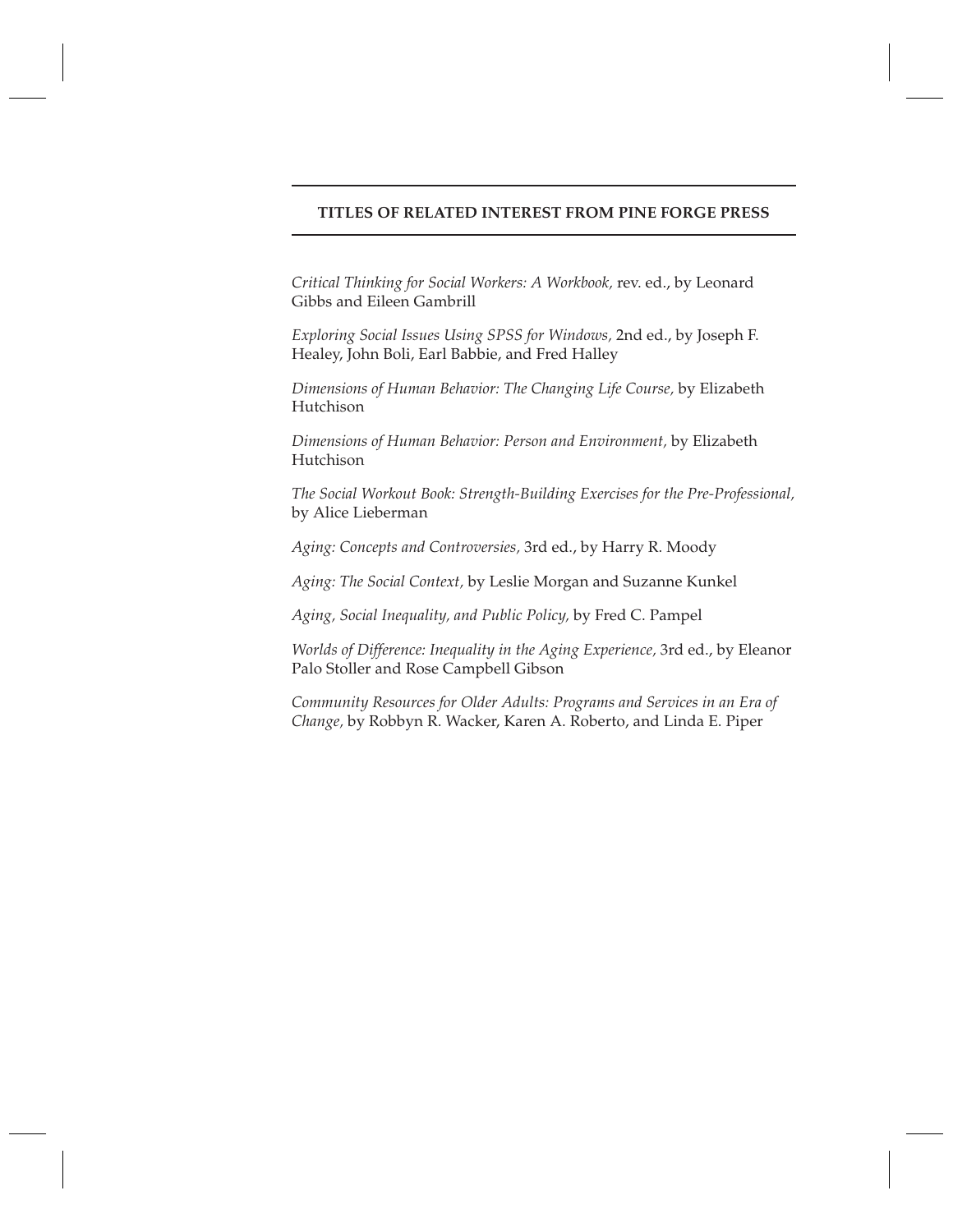[iii: title page]

**Families in Later Life** *Connections and Transitions*

by Alexis J. Walker Margaret Manoogian-O'Dell Lori A. McGraw Diana White



**PINE FORGE PRESS** *Thousand Oaks, California ¨ London New Delhi*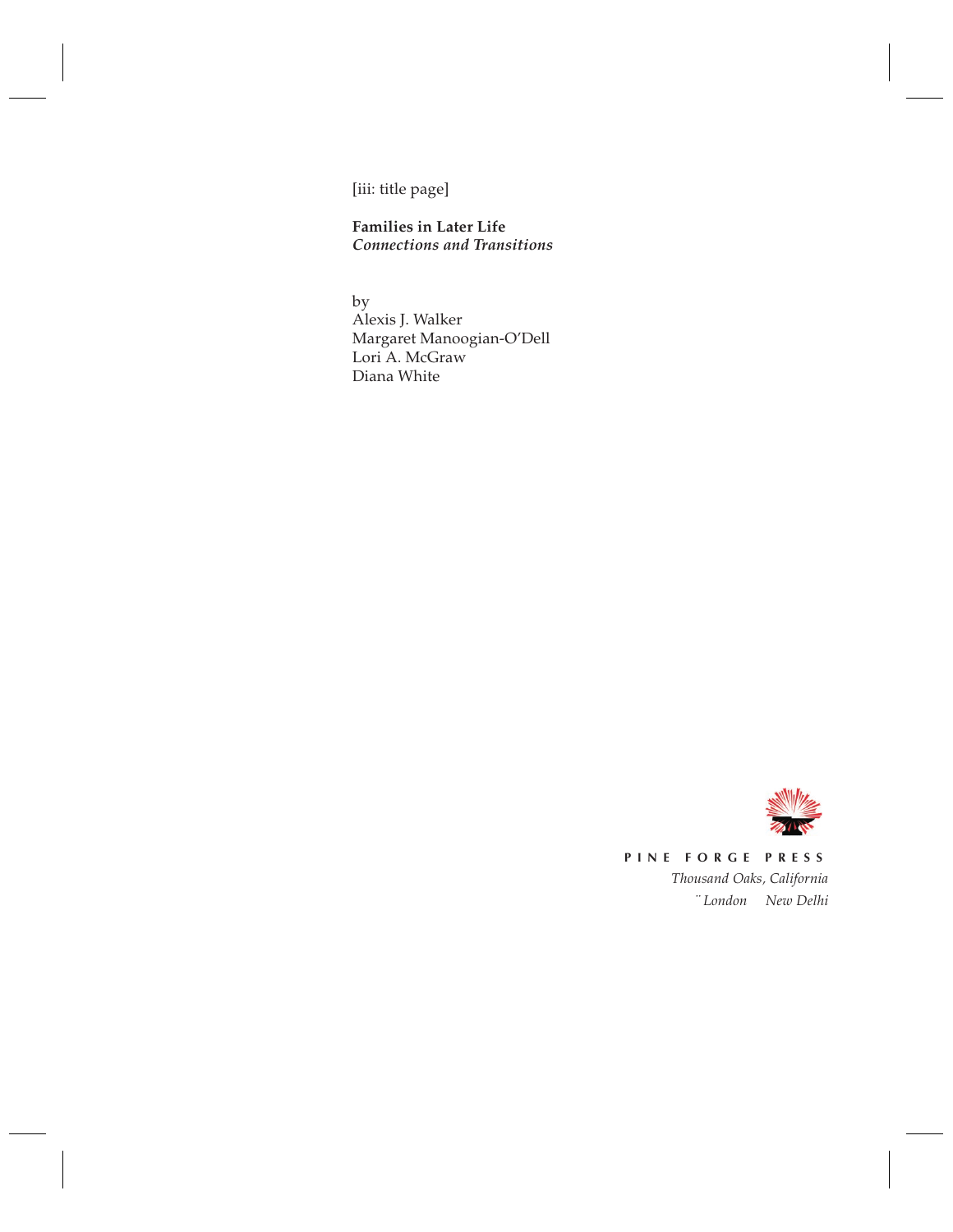Copyright © 2000 by Pine Forge Press

All rights reserved. No part of this book may be reproduced or utilized in any form or by any means, electronic or mechanical, including photocopying, recording, or by any information storage and retrieval system, without permission in writing from the publisher.

#### *For information, address:*



**Pine Forge Press** A Sage Publications Company 2455 Teller Road Thousand Oaks, California 91320 E-mail: sales@pfp.sagepub.com

Sage Publications Ltd. 6 Bonhill Street London EC2A 4PU United Kingdom

Sage Publications India Pvt. Ltd. M-32 Market Greater Kailash I New Delhi 110 048 India

*Publisher:* Stephen Rutter *Assistant to the Publisher:* Ann Makarias *Production Editor:* Diana Axelsen *Editorial Assistant:* Cindy Bear *Copy Editor:* Alison Binder *Typesetter:* Lynn Miyata

*Printed in the United States of America*

00 01 02 03 04 05 06 7 6 5 4 3 2 1

#### **Library of Congress Cataloging-in-Publication Data**

Main entry under title: Families in later life: Connections and transitions / by Alexis J. Walker . . . [et al.]. p. cm.— Includes bibliographical references and index. ISBN 0-7619-8702-9 (pbk.: alk. paper) 1. Aged—United States—Family relationships. 2. Aged—United States—Social conditions. I. Walker, Alexis Joan, 1952– HQ1064.U5 F288 2000 305.26′0973—dc21 00-009551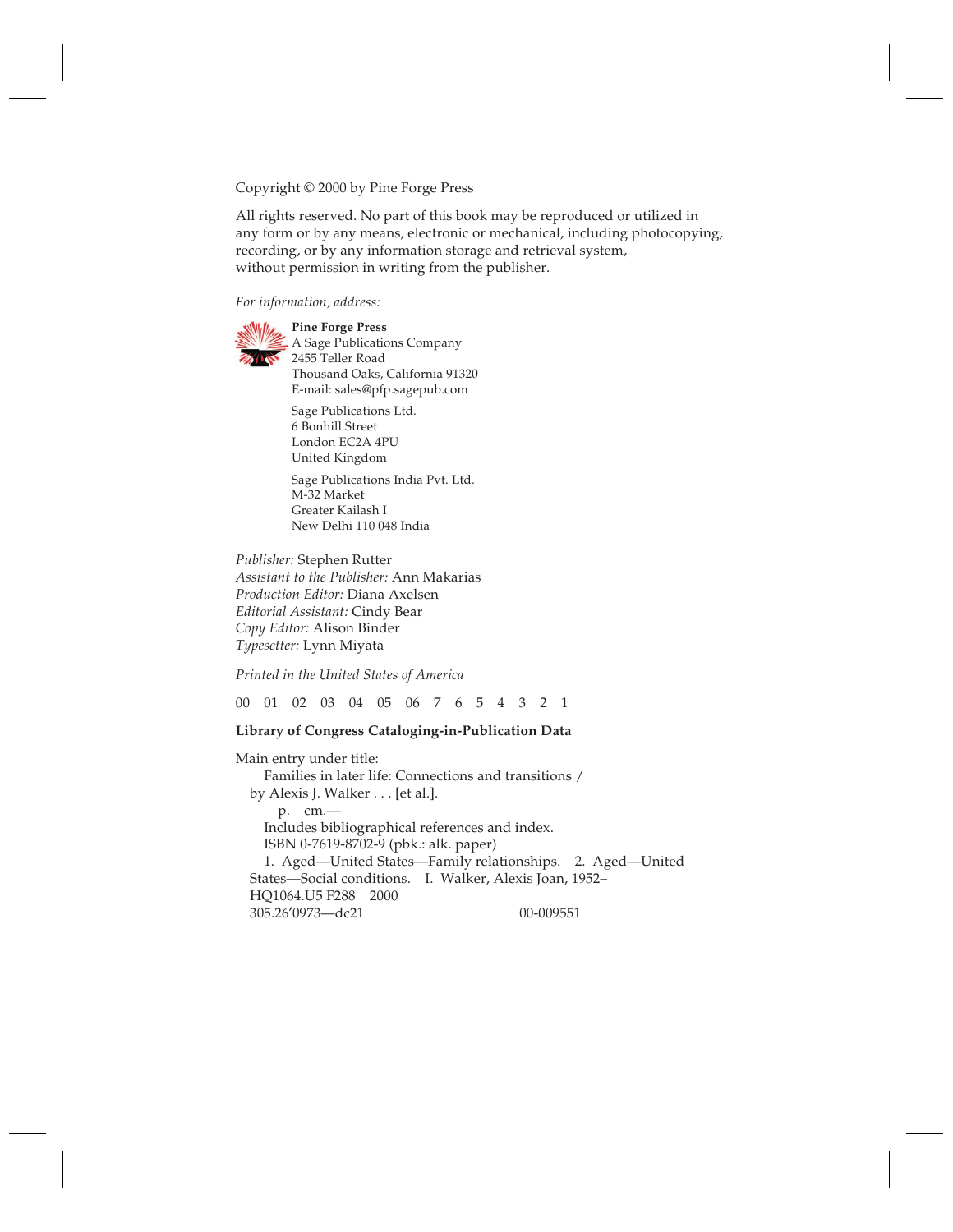## *About the Authors*

**Alexis J. Walker** holds the Jo Anne Leonard Petersen Chair in Gerontology and Family Studies and is Professor of Human Development and Family Sciences at Oregon State University, where she directs the undergraduate certificate program in gerontology. Her research on motherdaughter relationships and family caregiving has been funded by the National Institute on Aging.

**Margaret Manoogian-O'Dell** is a doctoral student focusing her academic work on family gerontology and women's studies. She has spent the last 15 years working directly with undergraduate and graduate students in cocurricular and advising functions and has taught family studies and adult development and aging courses to undergraduates. Her current research concerns older women and intergenerational relationships.

**Lori A. McGraw** is a doctoral candidate in human development and family studies at Oregon State University, where she teaches undergraduate courses that focus on individual and family development and the connections among social hierarchies. Her research highlights women's unpaid family labor and their family ties.

**Diana White** is a human development and family studies doctoral student at Oregon State University. Her research interests involve bereavement and intergenerational responses to family crises. She is Deputy Director of the Oregon Geriatric Education Center at Oregon Health Sciences University, a program that provides professional development opportunities for health care professionals throughout Oregon.

## *About the Publisher*

Pine Forge Press is a new educational publisher, dedicated to publishing innovative books and software throughout the social sciences. On this and any other of our publications, we welcome your comments, ideas, and suggestions.

Please call or write to: **Pine Forge Press** A Sage Publications Company 31 St. James Ave., Suite 510 Boston, MA 02116 617-753-7512 E-mail: sdr@pfp.sagepub.com

Visit our World Wide Web site, your direct link to a multitude of online resources: www.pineforge.com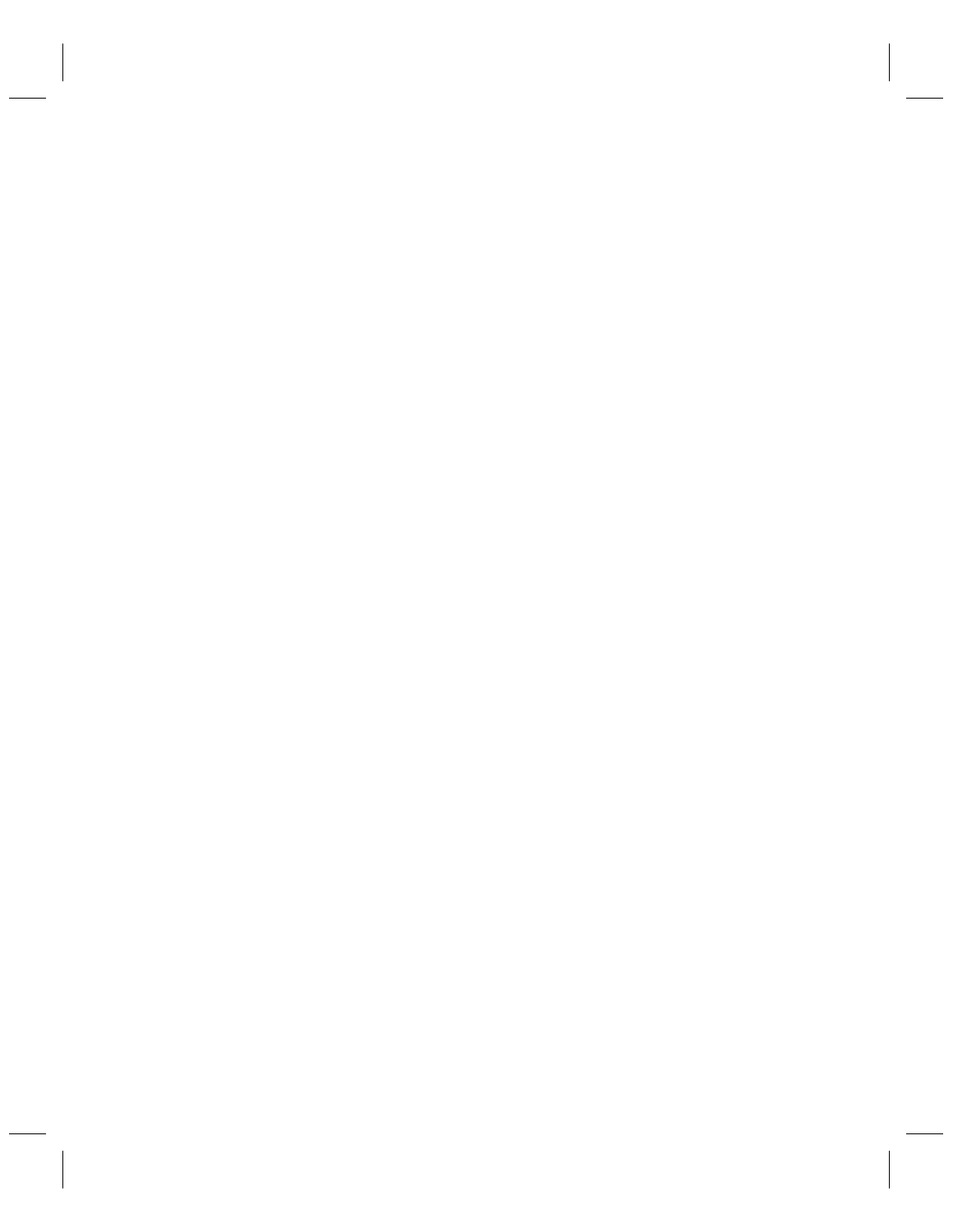# **Contents**

|               | <b>Introduction</b>                                                                                                                                                                                                                                                                       |  |
|---------------|-------------------------------------------------------------------------------------------------------------------------------------------------------------------------------------------------------------------------------------------------------------------------------------------|--|
|               | <b>Understanding the Family Lives of Older Adults</b>                                                                                                                                                                                                                                     |  |
|               | Older adults construct a sense of identity,<br>build positive relationships, and pursue purposeful work<br>within different sociohistorical contexts.                                                                                                                                     |  |
| 1             | <b>The Gathering</b><br>Lois Tschetter Hjelmstad                                                                                                                                                                                                                                          |  |
|               | This poem celebrates family relationships that endure<br>despite their struggles within and across generations.                                                                                                                                                                           |  |
| <b>PART I</b> |                                                                                                                                                                                                                                                                                           |  |
|               | <b>Negotiating Ties With Young Adults</b>                                                                                                                                                                                                                                                 |  |
|               | Connections with young adult children shape the experiences<br>of parents throughout middle age and later life.<br>Parents rework relationships with their young adult children<br>as these children make life choices about identity,<br>long-term partnerships, and commitment to work. |  |
|               | <b>Four Models of Adolescent Mother-Grandmother</b><br><b>Relationships in Black Inner-City Families</b><br>Nancy H. Apfel and Victoria Seitz                                                                                                                                             |  |
|               | Beliefs about whether parenting skills are learned shape<br>African American women's involvement with both<br>their adolescent daughters and their grandchildren.                                                                                                                         |  |
| $\bf{2}$<br>3 | <b>One Week Until College</b><br>Sandi Kahn Shelton                                                                                                                                                                                                                                       |  |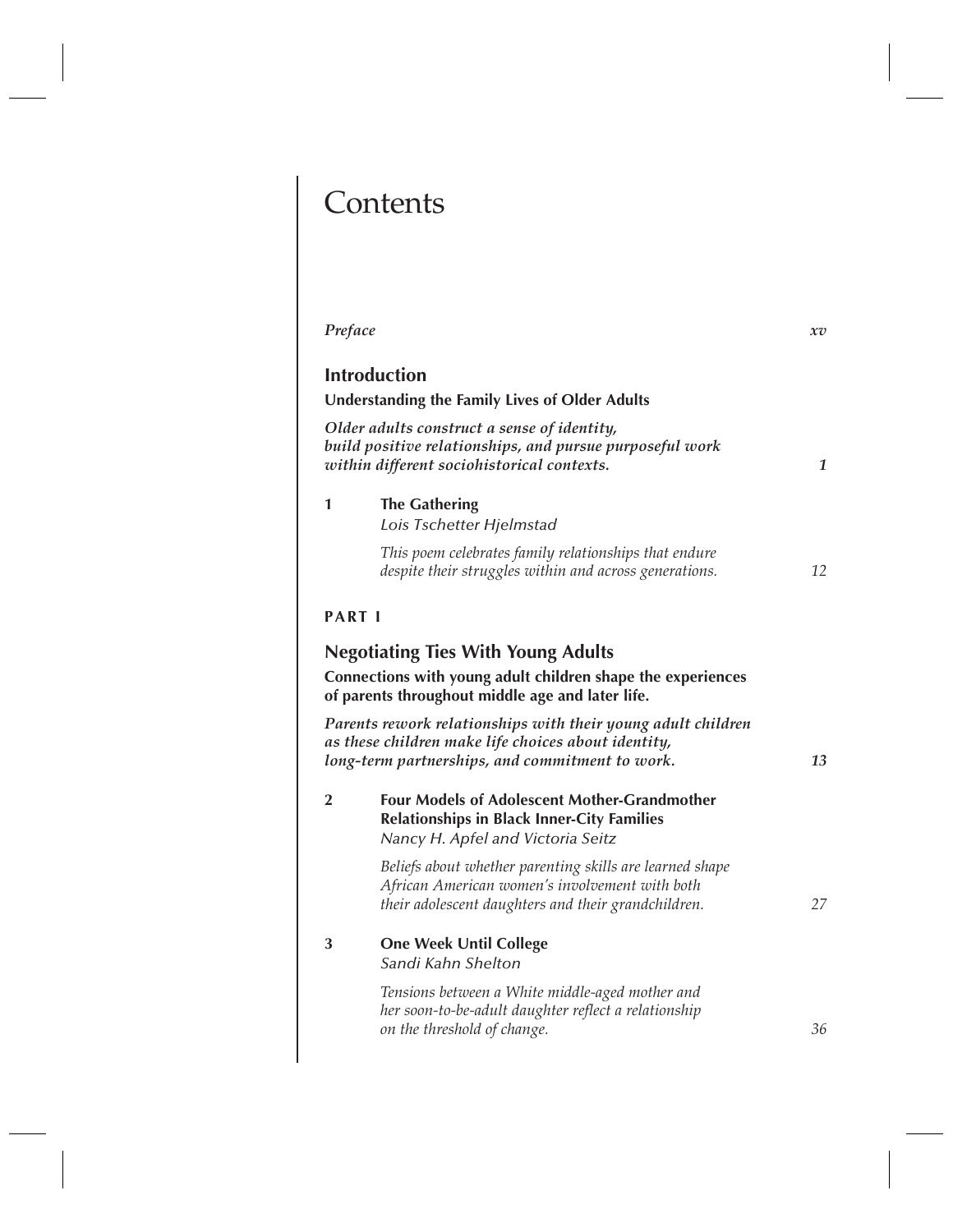#### **4 The Good Daughter** *Caroline Hwang*

*A Korean American woman enters adulthood in a world that in her mind bears little resemblance to the way her parents view it. 39*

#### **5 Forgotten Streams in the Family Life Course: Utilization of Qualitative Retrospective Interviews in the Analysis of Lifelong Single Women's Family Careers** *Katherine R. Allen and Robert S. Pickett*

*Women's opportunities for marriage in young adulthood are shaped by the broader sociohistorical context and by the needs of the working-class families of which they remain a part. 41*

#### **6 Social Demography of Contemporary Families and Aging** *Christine L. Himes*

*Changes throughout the 20th century in life expectancy, fertility, and the rates of marriage and divorce have implications for the family relationships of people in middle age and later life. 47*

#### **7 The Last Diamond of Summer** *B. K. Loren*

*Memories of a mother and grandmother help bring a lesbian daughter and her middle-aged mother closer together. 51*

#### **8 Intergenerational Solidarity and the Structure of Adult Child-Parent Relationships in American Families** *Merril Silverstein and Vern L. Bengtson*

*Although the family ties of women are stronger than those of men, relationships between parents and their adult children are variable in emotional closeness, attitude similarity, geographic proximity, frequency of contact, and the exchange of aid across the generations. 53*

#### **PART II**

#### **Connections Across the Generations in Midlife**

**Caregiving, grandparenthood, and work are intergenerational themes in middle age.**

*Although partnerships and parent-child relationships remain stable through time, key transitions that mark midlife alter the ways in which family members understand one another. 67*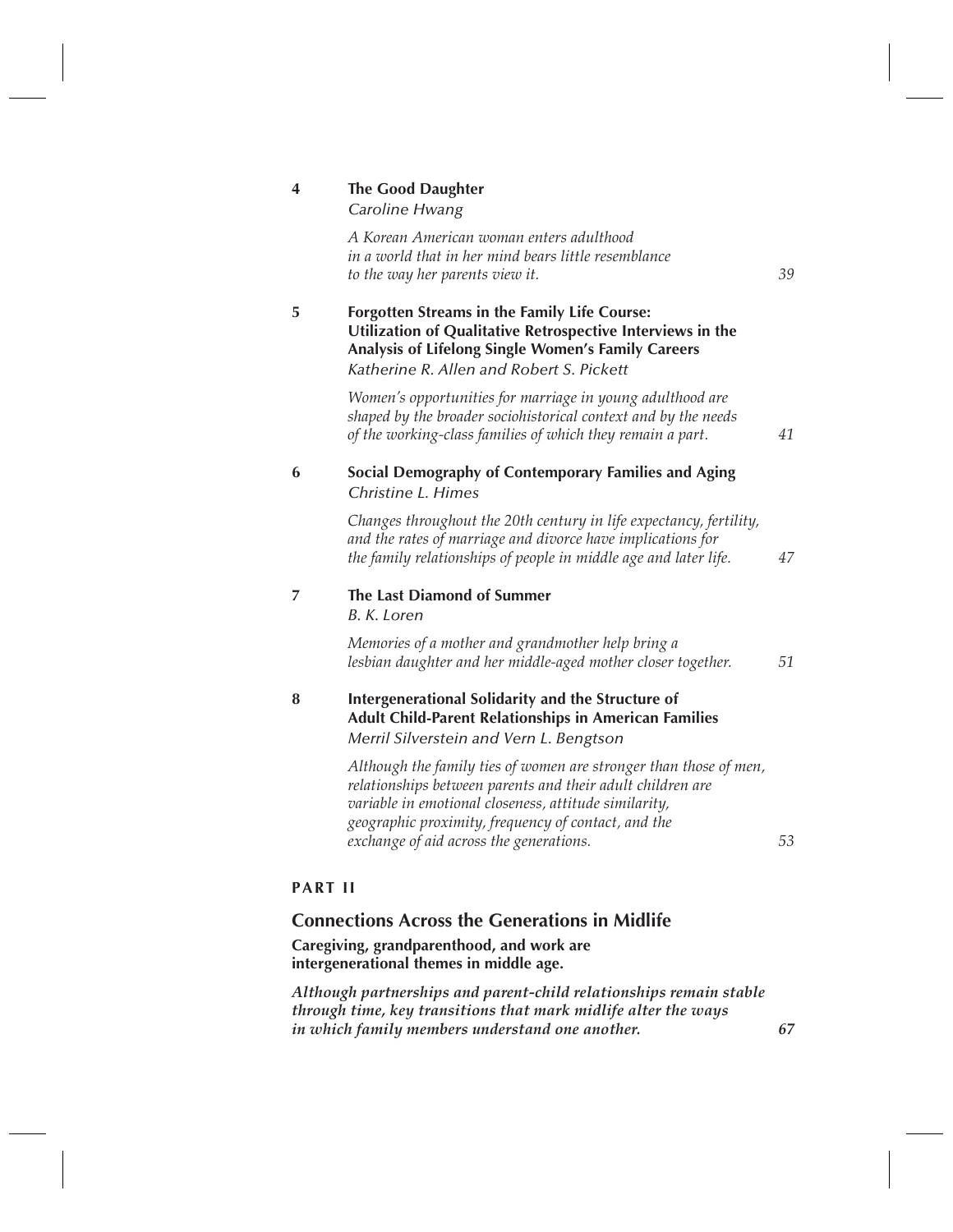| 9  | <b>Dancing With Death</b><br>Camille Peri                                                                                       |     |
|----|---------------------------------------------------------------------------------------------------------------------------------|-----|
|    | Parents share the story of caring for their adult son, his death,<br>and their continuing sorrow.                               | 80  |
| 10 | <b>Historical Perspectives on Caregiving:</b><br><b>Documenting Women's Experiences</b><br>Emily K. Abel                        |     |
|    | The history of women as caregivers provides background<br>for the undervalued work of caregiving.                               | 83  |
| 11 | <b>Only Daughter</b><br>Sandra Cisneros                                                                                         |     |
|    | Upon sharing her short story, a Mexican American daughter<br>delights in recognition and approval from her father.              | 89  |
| 12 | The Experience of Grandfatherhood<br>Sarah Cunningham-Burley                                                                    |     |
|    | Middle-aged husbands and wives describe the meaning<br>and significance of the grandfather role.                                | 92  |
| 13 | Father's Sorrow, Father's Joy<br>Darrell G. H. Schramm                                                                          |     |
|    | New insights contribute to greater closeness<br>between father and son in middle age.                                           | 97  |
| 14 | Last Christmas Gift From a Mother<br>Lois F. Lyles                                                                              |     |
|    | A dying African American mother helps her caregiving daughter<br>develop a new sense of competence and identity.                | 100 |
| 15 | <b>Extended Kin Networks in Black Families</b><br>Peggye Dilworth-Anderson                                                      |     |
|    | The mutual aid system developed in African American families<br>through time is threatened by contemporary challenges.          | 104 |
| 16 | <b>Looking After: A Son's Memoir</b><br>John Daniel                                                                             |     |
|    | Although caregiving is most often performed by women,<br>men can and do provide personal care in loving<br>and supportive ways. | 107 |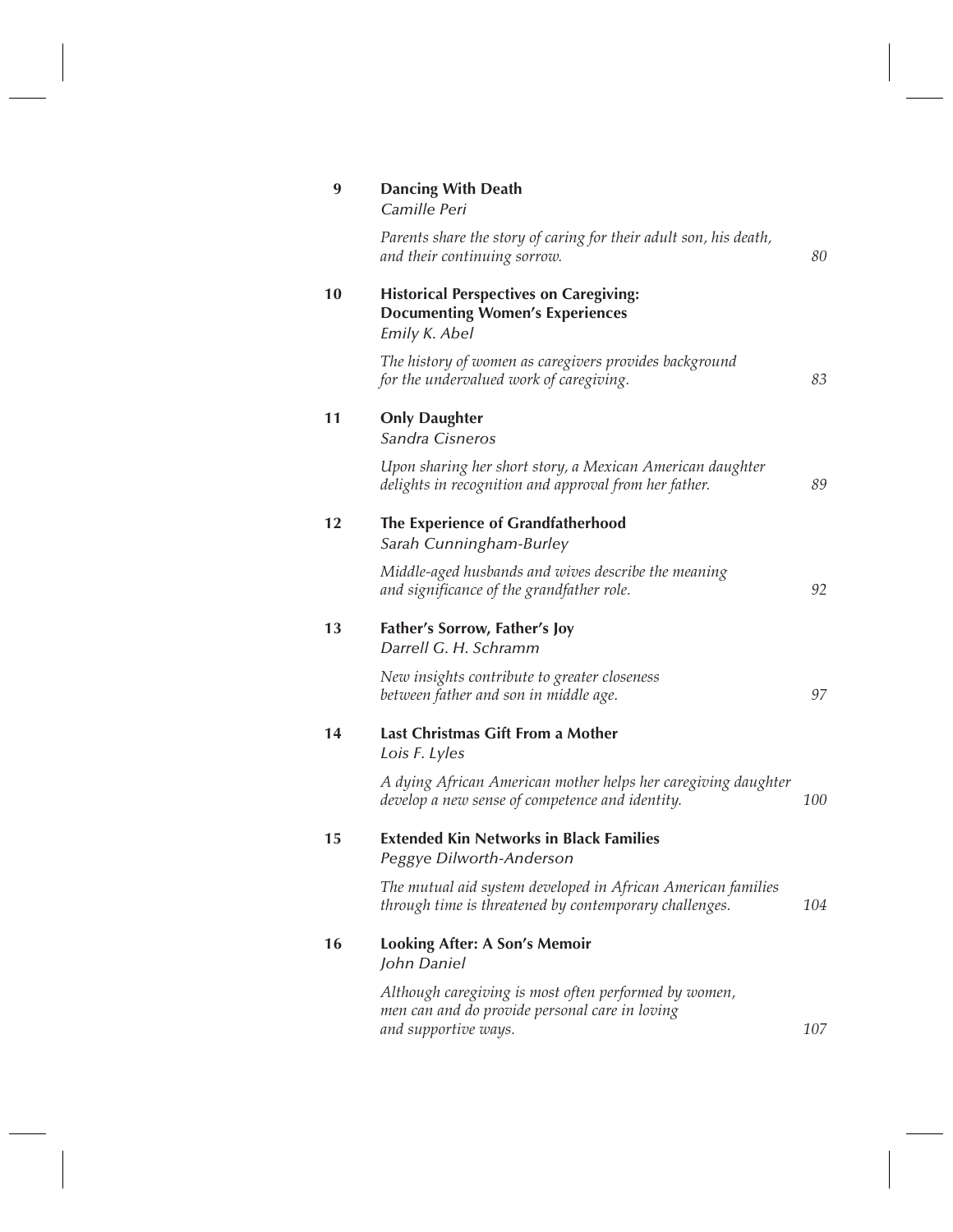# **PART III**

|    | The Centrality of Intimacy in Later Midlife<br>Intimate partnerships and extended kin ties                                                                                                       |     |
|----|--------------------------------------------------------------------------------------------------------------------------------------------------------------------------------------------------|-----|
|    | are key features of late middle age.<br>Through diverse patterns and styles, intimate partnerships,<br>grandparenthood, and sibling ties anchor the experiences<br>of families in later midlife. | 115 |
| 17 | Marriage and Family Life of Blue-Collar Men<br>David Halle                                                                                                                                       |     |
|    | The ideology of companionate marriage presents challenges<br>for both blue-collar and white-collar husbands.                                                                                     | 127 |
| 18 | <b>Breathing Lessons</b><br>Anne Tyler                                                                                                                                                           |     |
|    | Memories of a friend's long-ago wedding<br>evoke emotional connection and sexual intimacy<br>between a wife and her husband.                                                                     | 135 |
| 19 | <b>Grandparenting Styles: Native American Perspectives</b><br>Joan Weibel-Orlando                                                                                                                |     |
|    | The grandparenting styles of North American Indians<br>are shaped by culture, gender, and social context.                                                                                        | 139 |
| 20 | <b>Silent Dancing: A Partial Remembrance</b><br>of a Puerto Rican Childhood<br>Judith Ortiz Cofer                                                                                                |     |
|    | As remembered by her granddaughter, a Puerto Rican<br>grandmother makes critical decisions about her life course.                                                                                | 146 |
| 21 | <b>Closeness, Confiding, and Contact Among Siblings</b><br>in Middle and Late Adulthood<br>Ingrid Arnet Connidis and Lori D. Campbell                                                            |     |
|    | Sisters maintain and enhance sibling connections throughout<br>adulthood.                                                                                                                        | 149 |
| 22 | <b>Shared Filial Responsibility:</b><br>The Family as the Primary Caregiver<br>Sarah H. Matthews and Tena Tarler Rosner                                                                          |     |
|    | Adult siblings, anchored by sisters, meet their<br>aging parents' needs.                                                                                                                         | 156 |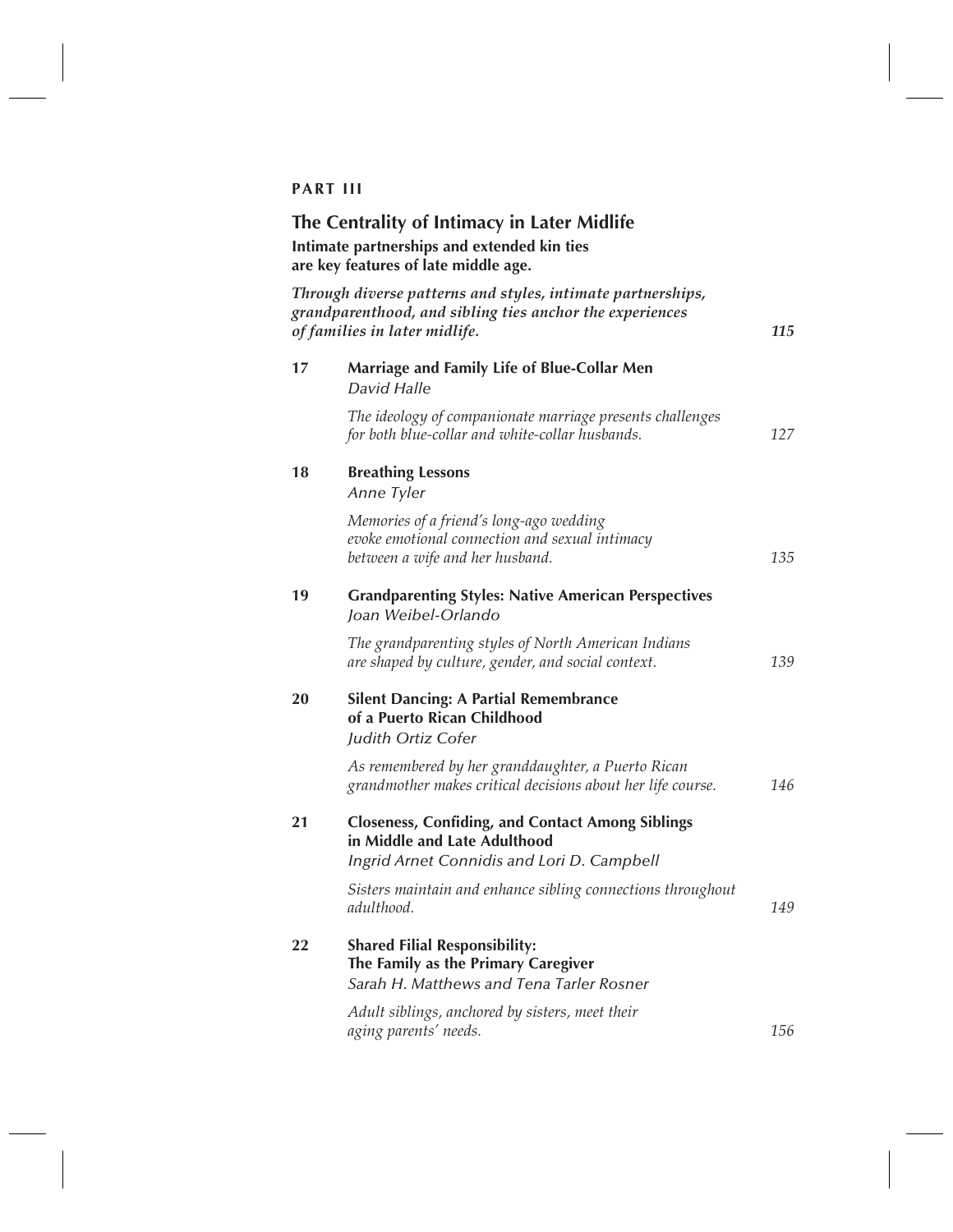### **23 What Remains**

*Marge Piercy*

*This poem is a poignant portrayal of a daughter's love and longing for her deceased mother. 163*

#### **24 Marriage as Support or Strain? Marital Quality Following the Death of a Parent** *Debra Umberson*

*The death of a parent can have deleterious effects on a child's marriage when expectations for support are not met. 164*

#### **PART IV**

#### **Transitions at Work and at Home in Early Old Age**

**Negotiating work commitments and coping with relationship loss are challenging tasks for older adults.**

|    | Change in paid and unpaid work and the loss of a partner<br>shape identities and family relationships in early old age.                                                                                                | 177 |
|----|------------------------------------------------------------------------------------------------------------------------------------------------------------------------------------------------------------------------|-----|
| 25 | <b>Retirement and Marital Satisfaction</b><br>Robert C. Atchley                                                                                                                                                        |     |
|    | Retirement has little effect on how middle-class couples<br>view their marriages.                                                                                                                                      | 187 |
| 26 | U.S. Old-Age Policy and the Family<br>Madonna Harrington Meyer and Marcia L. Bellas                                                                                                                                    |     |
|    | Although government programs were intended to ensure<br>the well-being of older family members, in practice, women,<br>the poor and working classes, and people of color<br>experience financial hardships in old age. | 191 |
| 27 | <b>Elderly Mexican American Men: Work and Family Patterns</b><br>Norma Williams                                                                                                                                        |     |
|    | Without stable work histories, older Mexican American men<br>face poverty and social isolation from their families.                                                                                                    | 202 |
| 28 | The Unexpected Community:<br>Portrait of an Old-Age Subculture<br>Arlie Russell Hochschild                                                                                                                             |     |
|    | White widows in low-income senior housing create strong<br>peer relationships while maintaining close family ties.                                                                                                     | 208 |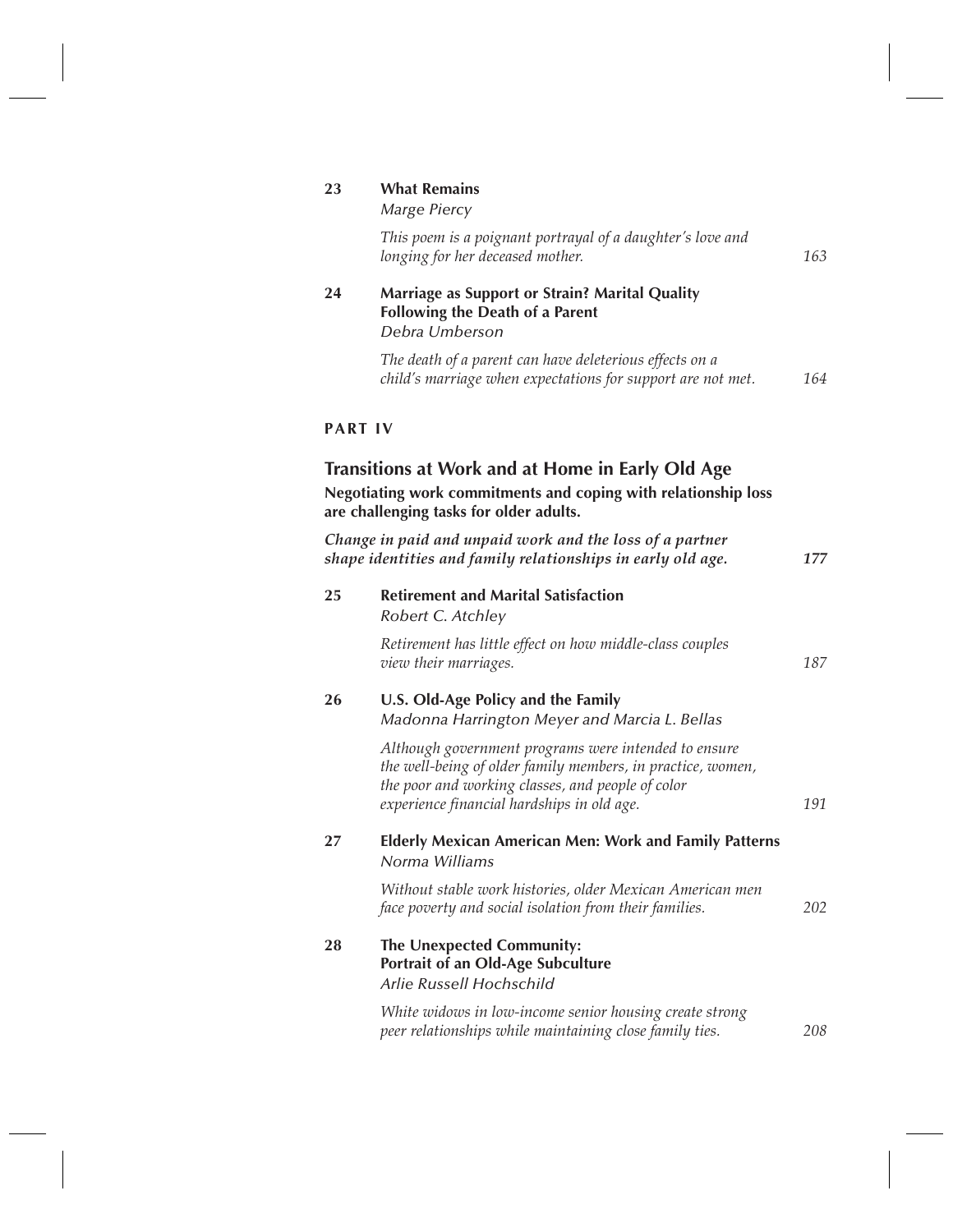| 29            | <b>Predictors and Outcomes of the End of</b><br><b>Co-Resident Caregiving in Aging Families of Adults</b><br><b>With Mental Retardation or Mental Illness</b><br>Marsha Mailick Seltzer, Jan S. Greenberg,<br>Marty Wyngaarden Krauss, and Jinkuk Hong |     |  |
|---------------|--------------------------------------------------------------------------------------------------------------------------------------------------------------------------------------------------------------------------------------------------------|-----|--|
|               | When adult children have disabilities, mothers' caregiving<br>extends well into later life.                                                                                                                                                            | 212 |  |
| 30            | <b>Gender and Control Among Spouses of</b><br>the Cognitively Impaired: A Research Note<br><b>Baila Miller</b>                                                                                                                                         |     |  |
|               | Gender shapes the caregiving experiences<br>of wives and husbands.                                                                                                                                                                                     | 218 |  |
| 31            | Two-Part Invention: The Story of a Marriage<br>Madeleine L'Engle                                                                                                                                                                                       |     |  |
|               | Shortly after her husband's death, a grieving widow<br>expresses feelings of vulnerability and draws comfort<br>from their long, loving relationship.                                                                                                  | 224 |  |
| 32            | <b>Happiness in Cornwall</b><br><b>Raymond Carver</b>                                                                                                                                                                                                  |     |  |
|               | A widower learns that new love can happen at any age.                                                                                                                                                                                                  | 226 |  |
| <b>PART V</b> |                                                                                                                                                                                                                                                        |     |  |

# **Challenges and Possibilities in Later Life**

|    | Chancinges and Fossibilities in Eater Ene                                                                                                              |     |
|----|--------------------------------------------------------------------------------------------------------------------------------------------------------|-----|
|    | Amid a web of multigenerational family connections,<br>oldest old adults focus their energies and attentions<br>on their most significant social ties. |     |
|    | The quality of later life is influenced by connection to others,<br>health status and mobility, and economic circumstances.                            | 233 |
| 33 | Final Rounds: A Father, a Son,<br>the Golf Journey of a Lifetime<br>James Dodson                                                                       |     |
|    | The centrality of the connection between a dying husband                                                                                               |     |

*and his aging wife is fully evident to a middle-aged son. 247*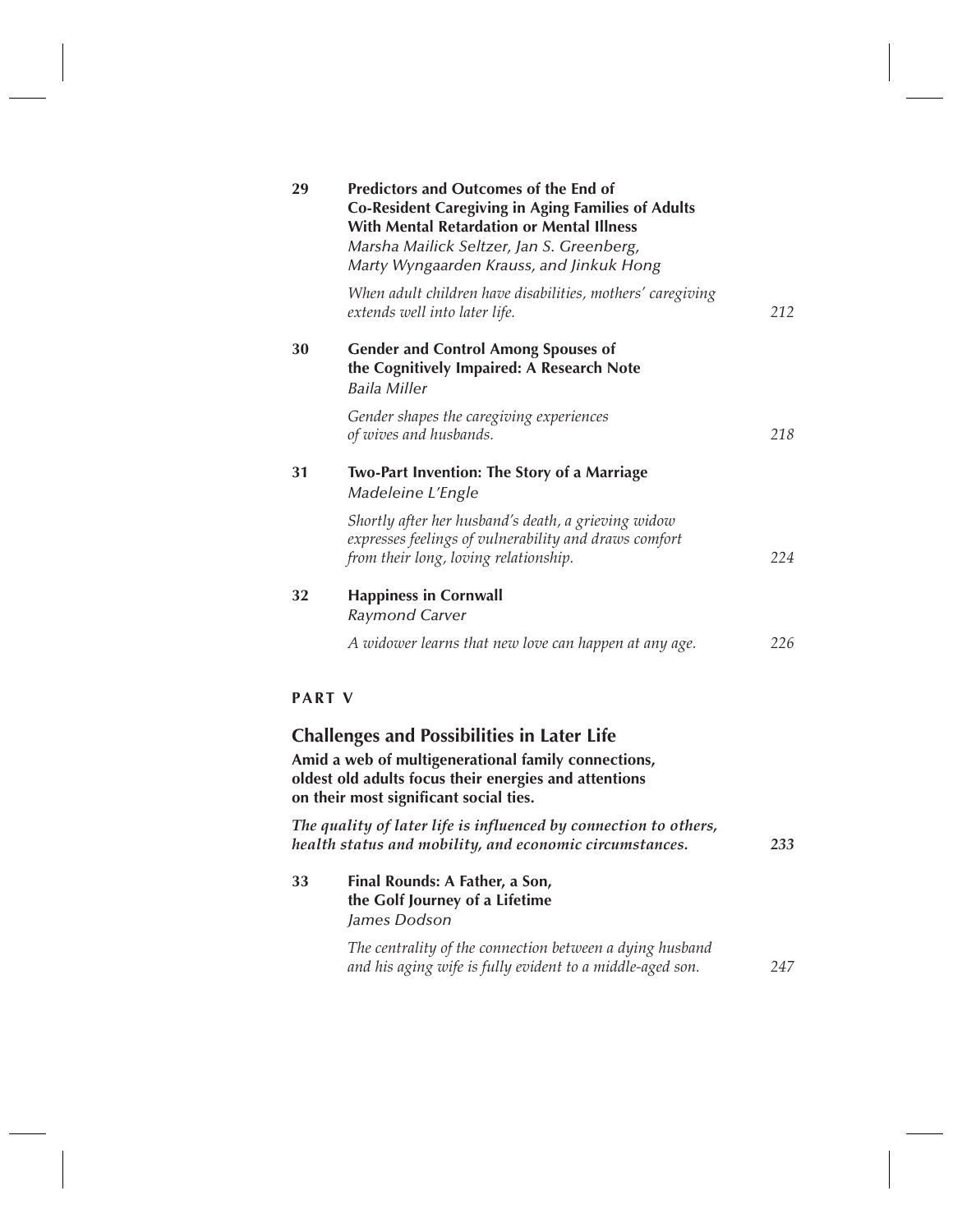| 34 | <b>Manon Reassures Her Lover</b><br>Martha Elizabeth                                                                                                                                          |     |
|----|-----------------------------------------------------------------------------------------------------------------------------------------------------------------------------------------------|-----|
|    | Neither the reassurance of love nor the desire for touch<br>is lost in later life.                                                                                                            | 249 |
| 35 | <b>Starboys</b><br>Elissa Goldberg                                                                                                                                                            |     |
|    | Six years after the death of his wife, a widower maintains<br>a strong connection to her, while his relationships with others<br>are forever changed.                                         | 250 |
| 36 | <b>Divorced and Reconstituted Families:</b><br><b>Effects on the Older Generation</b><br>Colleen L. Johnson                                                                                   |     |
|    | When younger family members delay marriage,<br>divorce, or remarry, their demands on older family members<br>may increase.                                                                    | 253 |
| 37 | <b>Understanding Elder Abuse and Neglect</b><br>Rosalie S. Wolf                                                                                                                               |     |
|    | Older people who are frail or cognitively impaired<br>may be especially vulnerable.                                                                                                           | 258 |
| 38 | Obasan in Suburbia<br>Susan Ito                                                                                                                                                               |     |
|    | A son and daughter-in-law's wish to be fully American<br>displaces his 80-year-old Japanese American mother<br>but not her identity, her love for her son,<br>or her commitment to paid work. | 262 |
| 39 | <b>Selectivity Theory:</b><br><b>Social Activity in Life-Span Context</b><br>Laura L. Carstensen                                                                                              |     |
|    | A sense that time is running out changes priorities so that people<br>pay closest attention to their most valued social connections.                                                          | 265 |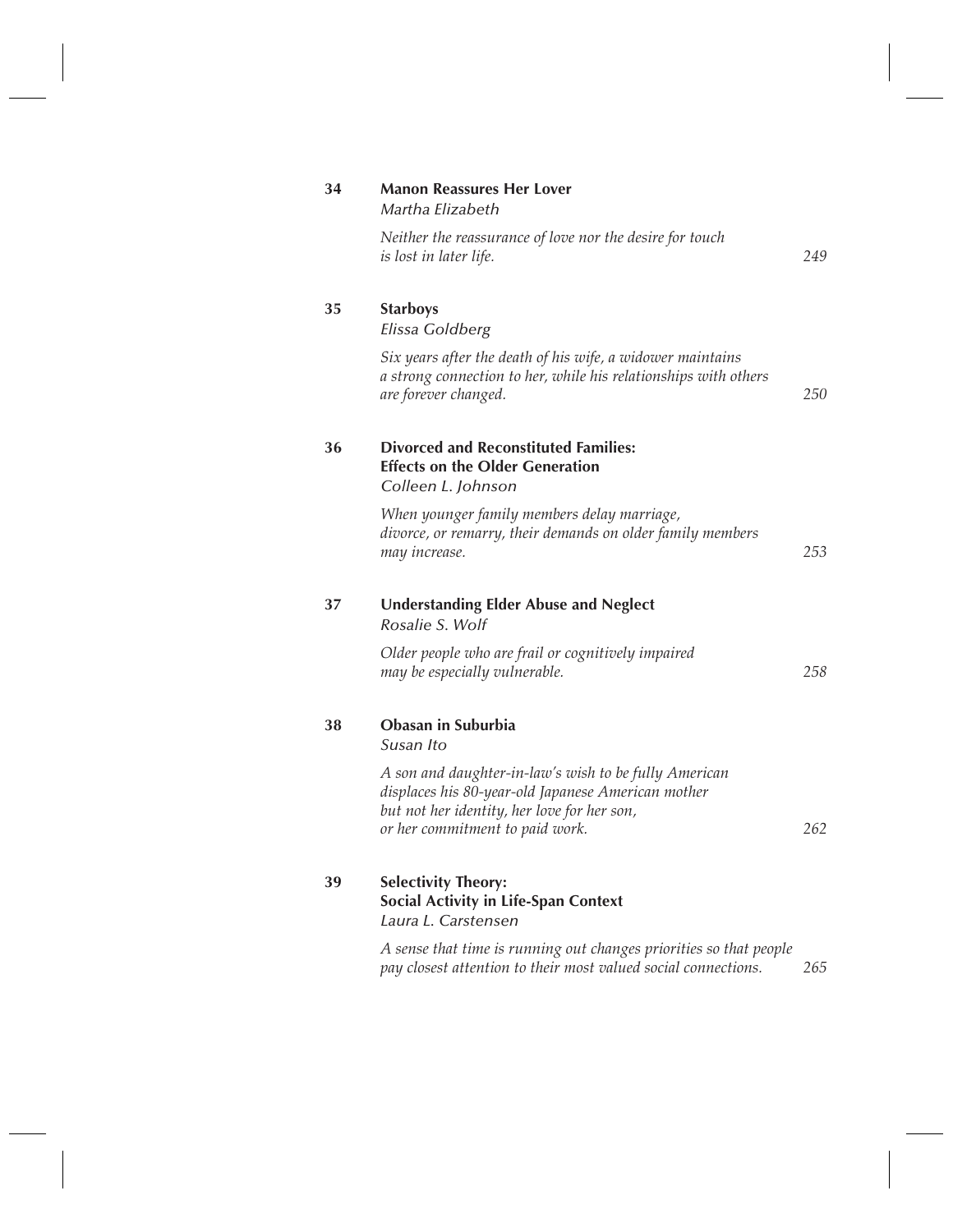| 40         | Wallace Nelson, 85, and Juanita Nelson, 70:<br>Deerfield, Massachusetts<br>Studs Terkel                                                           |     |
|------------|---------------------------------------------------------------------------------------------------------------------------------------------------|-----|
|            | An old, poor, African American couple see themselves<br>as well off because their lives reflect commitment to each other<br>and to their beliefs. | 276 |
| 41         | Letters From a Father<br>Mona Van Duyn                                                                                                            |     |
|            | A gift opens up a new world for an older couple.                                                                                                  | 278 |
|            | <b>Sources and Permissions</b>                                                                                                                    | 287 |
| References |                                                                                                                                                   | 293 |
| Index      |                                                                                                                                                   | 301 |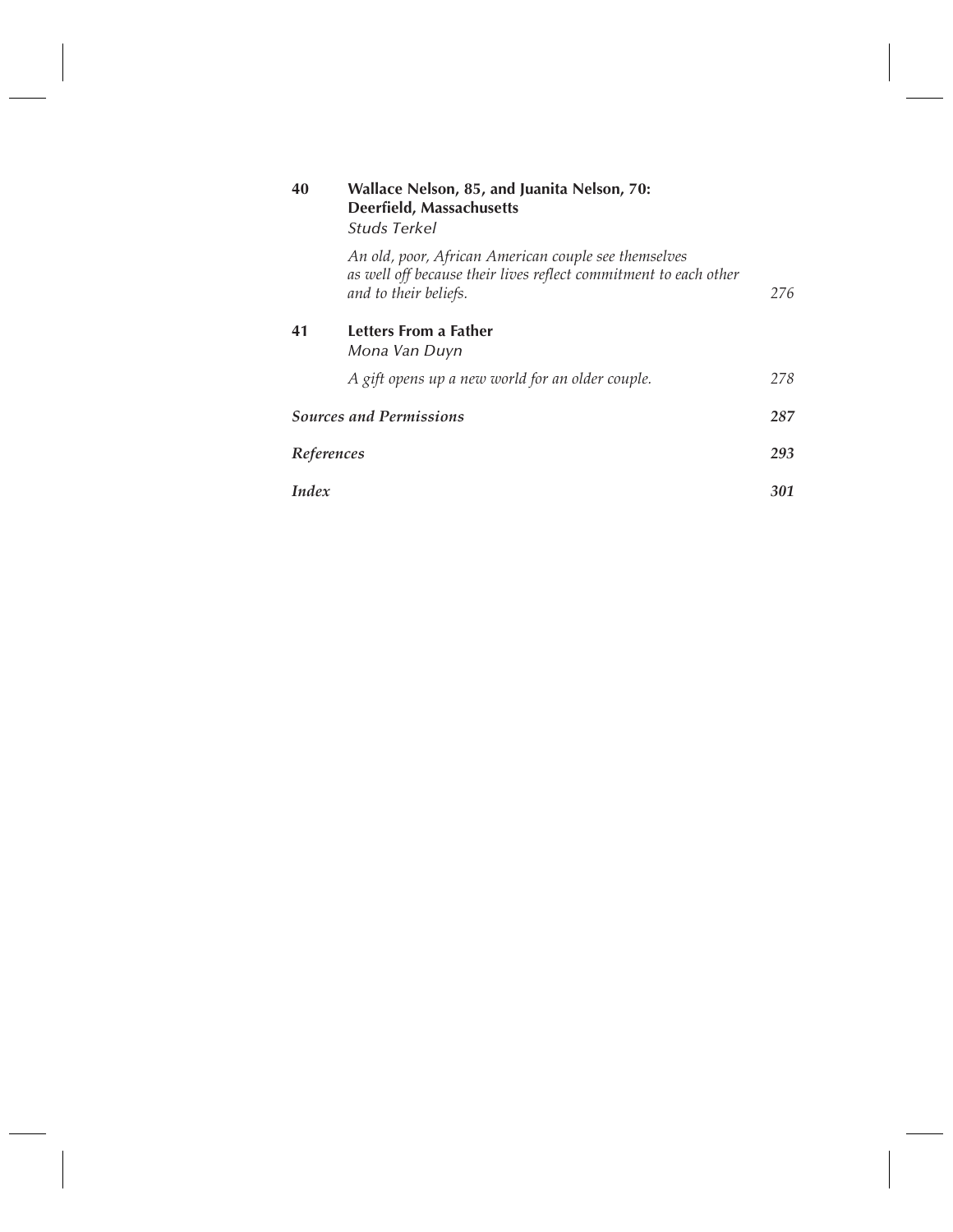# Preface

Several years ago, a publisher suggested to Alexis that a reader for undergraduate students on families in middle and later life would be an important addition to the field. She agreed completely. Too often, gerontological research focuses on individuals without attention to their close connections to others, especially family members. When family issues emerge in the literature, researchers generally focus on dependent older people or on spouses as overburdened caregivers. The depth and richness of their relationships and other aspects of family life are often neglected. Thus, the idea of developing a reader was intriguing—and there was certainly a need for one—but it simmered on a back burner as other tasks took priority.

In the meantime, Alexis invited Diana, Lori, and Margaret, who share her interest in exploring intergenerational relationships, to join her in studying these ties. Avid readers all, we formed a weekly study group, reading and discussing both academic writing and fiction devoted to intergenerational relationships in middle and later life. We read many pieces and learned a great deal. We also shared family stories and the importance of our own connections to older family members. Through discussions of the readings and our experiences, we concluded that much about older adult family life is not in the academic literature. This was particularly true for issues facing older women and people of color.

We decided to put our new knowledge to work by taking on the development of this reader. Conceptualized as a companion to more traditional textbooks, the reader is aimed at helping students understand that older people are developing human beings with close connections to others. Furthermore, the reader illustrates how older adults and their family members experience transitions: not always in predictable ways or at predictable times.

We knew that there was no resource like the reader we envisioned. We also knew that such a resource would be increasingly important as the U.S. population ages and becomes more diverse. Most of all, we wanted to share some of the compelling work we had discovered and the energy and excitement we feel in exploring the family connections and transitions of older adults.

We began by developing a framework for selecting readings and identifying types of connections and transitions that are key to understanding family life. We included both same-generation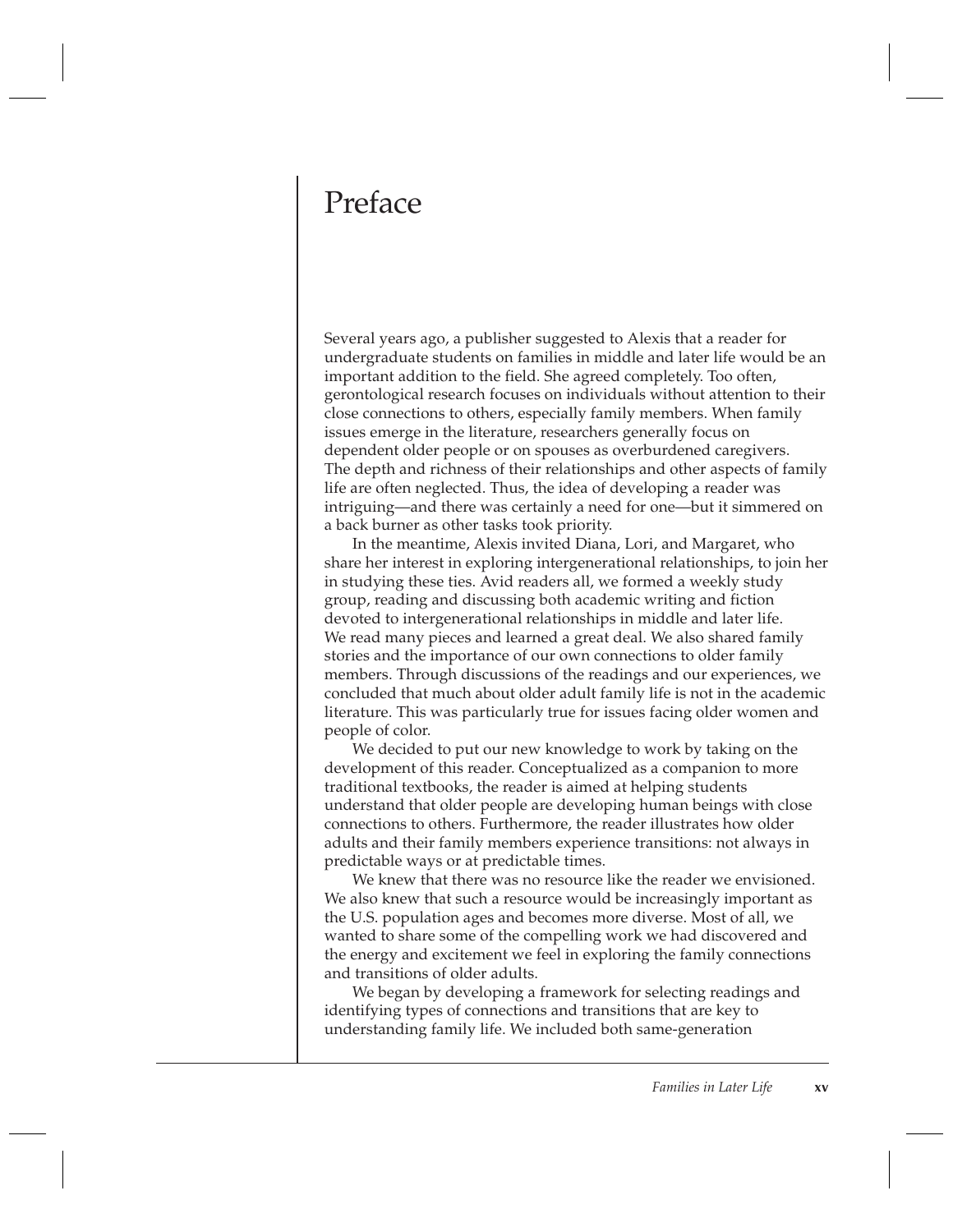connections, such as partners and siblings, and cross-generation connections, such as the relationships between parents and adult children and between grandparents and grandchildren. We sought readings that reflected families as sources of both support and strain. We wanted to give attention to transitions and roles such as adult children's leaving home, grandparenthood, retirement, bereavement, caregiving, and the formation of new partnerships.

Our reader includes middle- and later-life families who vary in their racial and ethnic identities, class backgrounds, and sexual orientations. We pay particular attention to how gender shapes family ties. Although we show how family life varies for people in different social positions, we also illustrate similarities in experience. We looked for readings that reflect the life course idea of on-time and off-time family experiences, as well as events that happen to most people and those that are more rare. To provide compelling illustrations of central concepts, we selected a mix of academic writing, fiction, essays, and poetry.

Having developed our framework, we read widely during the next year, and we each brought our favorite readings to the group. In some of our targeted areas, we were disappointed to find little material. In others, we discovered many fine pieces. Because we all loved work that could not be included, the process of making final selections was a painful one. Our framework helped us by highlighting important family issues and experiences and the social context in which they occur. As we agonizingly discarded one piece or another, we consoled ourselves by saying, "We'll address that issue in the framing essay."

We edited the academic articles and many of the essays to meet page limits, always attempting to maintain the integrity of the authors' work. In the end, we are pleased with the breadth and quality of materials included, although we have enough work for another volume!

One of the many challenges we faced was how to organize the readings. We had before us a variety of options: by type of transition, for example, or by type of relationship or connection. Every attempt was messy, however. The lives of individuals and their families occur neither in neat categories nor according to specific timelines. Life experiences are not always efficiently confined to one period of the life span. For example, new love can occur in late life, bereavement can occur at any time within any type of relationship, and grandparenthood extends for decades. In the end, we arranged our volume by age of the person given a central voice in the work. We began with readings focused on parents with young adult children, followed by those focused on early midlife, and continuing on through old age. This developmental structure parallels individual life yet it allows us to demonstrate that change through time and variability with age are key.

Finally, it was time for the framing essays. Although the writing process can be challenging, we were surprised to discover that despite extensive notes and discussion, the hard part in editing this book was